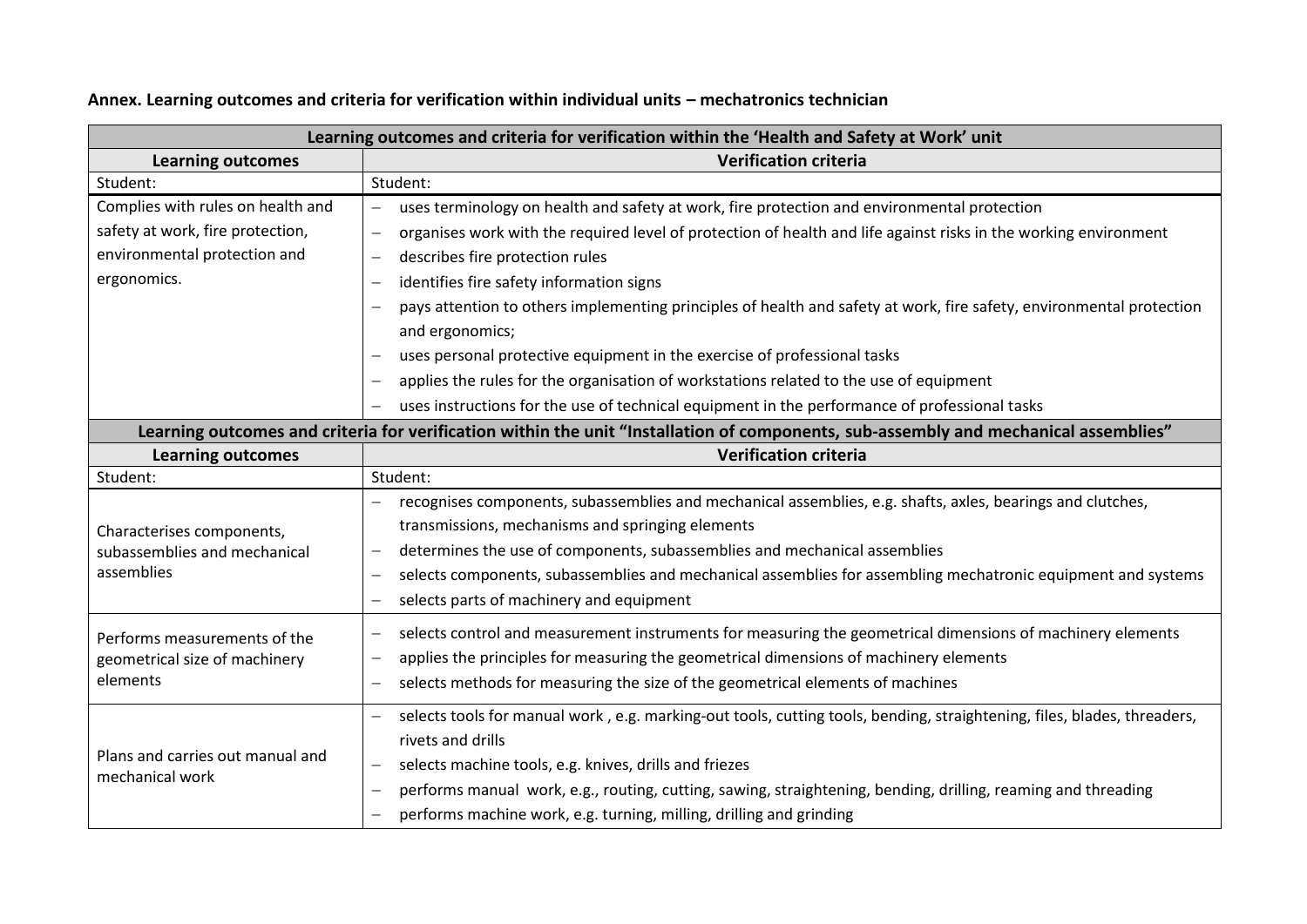| Selects methods of combining                                                                                 | prepares materials nessessary for making separable and inseparable connections                                                       |  |  |
|--------------------------------------------------------------------------------------------------------------|--------------------------------------------------------------------------------------------------------------------------------------|--|--|
| metals and their alloys                                                                                      | makes separable and inseparable connections                                                                                          |  |  |
| Assembles and disassembles                                                                                   | selects instruments for assemby and disassembly of mechatronic components and assemblies, e.g. measures,<br>$\overline{\phantom{m}}$ |  |  |
|                                                                                                              | callipers, micrometers, microscopes, mirrors, auxiliary instruments, fixtures and devices for carrying out repair work               |  |  |
|                                                                                                              | organises a workstation for assembling and dismantling components and mechanical assemblies                                          |  |  |
| components and mechanical                                                                                    | assembles compression, threading and shape joints                                                                                    |  |  |
| assemblies                                                                                                   | assembling slip, roller and susceptible components                                                                                   |  |  |
|                                                                                                              | disassembles of compression, thread and shape joints                                                                                 |  |  |
|                                                                                                              | disassembles slip, roller and susceptible components                                                                                 |  |  |
| Learning outcomes and criteria for verification within the unit                                              |                                                                                                                                      |  |  |
|                                                                                                              | "Installation of pneumatic and hydraulic components, sub-assemblies and assemblies"                                                  |  |  |
| <b>Learning outcomes</b>                                                                                     | <b>Verification criteria</b>                                                                                                         |  |  |
| Student:                                                                                                     | Student:                                                                                                                             |  |  |
|                                                                                                              | distinguishes pneumatic components, sub-assemblies and assemblies, e.g. compressors, filters, valves, motors,                        |  |  |
| Characterises the construction of<br>pneumatic and hydraulic<br>components, sub-assemblies and<br>assemblies | engines, pneumatic preparation unit, dryer, lubricator, pumps, cooler and heater                                                     |  |  |
|                                                                                                              | distinguishes between hydraulic components, sub-assebmlies and assemblies, e.g. batteries, pumps, motors, motors,                    |  |  |
|                                                                                                              | valves, filters                                                                                                                      |  |  |
|                                                                                                              | selects components, sub-assemblies and pneumatic assemblies for assembly                                                             |  |  |
|                                                                                                              | selects components, sub-assemblies and hydraulic assemblies for assembly                                                             |  |  |
|                                                                                                              | distinguishes between size measuring instruments in pneumatic systems, e.g. pressure indicators, manometers,                         |  |  |
| Selects size measuring instruments<br>for pneumatic and hydraulic systems                                    | thermometers, liquid level indicators, flow indicators, flow meters, pressure transducers, analogue and digital                      |  |  |
|                                                                                                              | sensors on the basis of symbols, markings and appearance                                                                             |  |  |
|                                                                                                              | distinguishes between size measuring instruments in hydraulic systems, e.g. pressure indicators, manometers,                         |  |  |
|                                                                                                              | thermometers, liquid level indicators, flow rate, flow meters, revolution counters, analogue and digital sensors based               |  |  |
|                                                                                                              | on symbols, markings and appearance                                                                                                  |  |  |
|                                                                                                              | performs volume measurements in pneumatic and hydraulic systems                                                                      |  |  |
| Assembly and disassembly                                                                                     | selects tools for assembling and dismantling pneumatic and hydraulic components, sub-assemblies and assemblies                       |  |  |
| pneumatic and hydraulic<br>components, sub-assemblies and<br>assemblies                                      | plans assembly and disassembly operations of pneumatic and hydraulic components, sub-assemblies and assemblies<br>—                  |  |  |
|                                                                                                              | assesses the correct assembly of pneumatic and hydraulic components, sub-assemblies and assemblies                                   |  |  |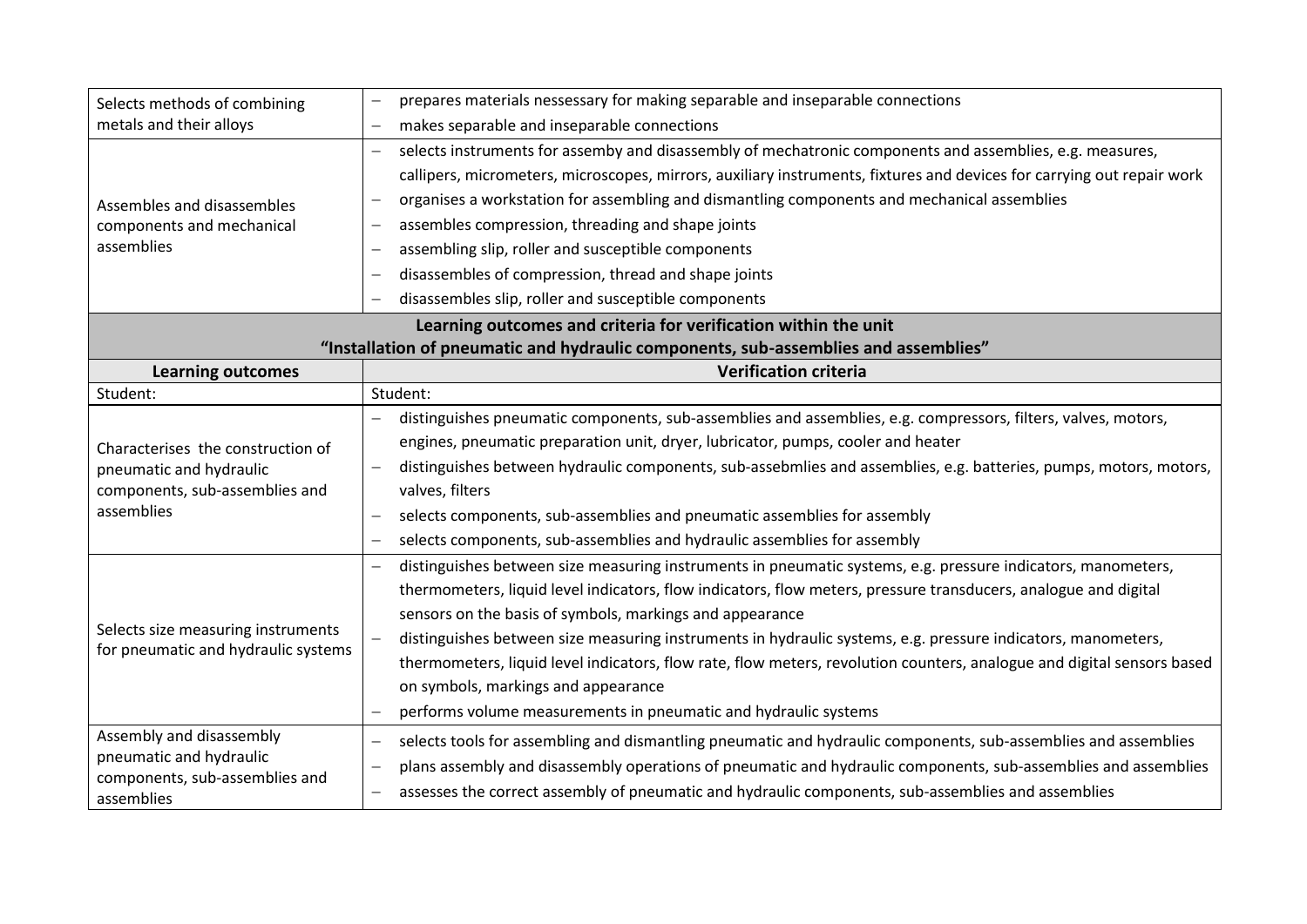|                                                                                                                                           | uses the technical documentation when assembling pneumatic and hydraulic components, sub-assemblies and<br>assemblies                                                                                                                                                                                                                                                                                                                                                                                                                                                                                                                                                                                                                                                                                                                                                                                                   |  |  |  |
|-------------------------------------------------------------------------------------------------------------------------------------------|-------------------------------------------------------------------------------------------------------------------------------------------------------------------------------------------------------------------------------------------------------------------------------------------------------------------------------------------------------------------------------------------------------------------------------------------------------------------------------------------------------------------------------------------------------------------------------------------------------------------------------------------------------------------------------------------------------------------------------------------------------------------------------------------------------------------------------------------------------------------------------------------------------------------------|--|--|--|
| Learning outcomes and criteria for verification within the unit "Installation of electrical and electronic components and sub-assemblies" |                                                                                                                                                                                                                                                                                                                                                                                                                                                                                                                                                                                                                                                                                                                                                                                                                                                                                                                         |  |  |  |
| <b>Learning outcomes</b>                                                                                                                  | <b>Verification criteria</b>                                                                                                                                                                                                                                                                                                                                                                                                                                                                                                                                                                                                                                                                                                                                                                                                                                                                                            |  |  |  |
| Student:                                                                                                                                  | Student:                                                                                                                                                                                                                                                                                                                                                                                                                                                                                                                                                                                                                                                                                                                                                                                                                                                                                                                |  |  |  |
| Selects electrical and electronic sub-<br>components and components for<br>installation in mechatronic devices<br>and systems             | selects electrical and electronic components and sub-assemblies for installation in mechatronic devices and systems<br>according to the diagram<br>selects electrical and electronic components and sub-assemblies for installation in mechatronic devices and systems<br>$\overline{\phantom{0}}$<br>as intended                                                                                                                                                                                                                                                                                                                                                                                                                                                                                                                                                                                                       |  |  |  |
| Assembles and disassemblies<br>electrical and electronic components<br>and sub-assemblies                                                 | selects tools for assembling and dismantling electrical and electronic components and subassemblies, e.g. side pliers,<br>insulation pliers, flat and circular tongs, wire and cable cutting shears, wrenches, screwdrivers<br>selects measuring instruments used when assembling electrical and electronic components and sub components,<br>e.g. amperometers, voltmeters, watt-meters, analogue universal meters, digital multimeters<br>uses measuring instruments when assembling electrical and electronic components and sub-assemblies<br>specifies the technical condition of electrical and electronic components and sub-assemblies prepared for assembly<br>assembles electrical and electronic components and sub-assemblies<br>$\overline{\phantom{0}}$<br>dismantles electrical and electronic components and sub-assemblies<br>performs mechanical assembly of electrical components and sub-assemblies |  |  |  |
| Learning outcomes and criteria for verification within the unit "Operation of mechatronic equipment and systems"                          |                                                                                                                                                                                                                                                                                                                                                                                                                                                                                                                                                                                                                                                                                                                                                                                                                                                                                                                         |  |  |  |
| <b>Learning outcomes</b>                                                                                                                  | <b>Verification criteria</b>                                                                                                                                                                                                                                                                                                                                                                                                                                                                                                                                                                                                                                                                                                                                                                                                                                                                                            |  |  |  |
| Student:                                                                                                                                  | Student:                                                                                                                                                                                                                                                                                                                                                                                                                                                                                                                                                                                                                                                                                                                                                                                                                                                                                                                |  |  |  |
| Activates mechatronic equipment<br>and systems in accordance with<br>instructions                                                         | examines technical and operational documentation on the activation of mechatronic equipment and systems<br>activates functional blocks of mechatronic equipment and systems in the specified sequence<br>—<br>activates mechatronic equipment and systems in accordance with documentation<br>—<br>checks the correct functioning of mechatronic equipment and systems<br>$\qquad \qquad -$<br>applies safety rules when starting mechatronic devices and systems                                                                                                                                                                                                                                                                                                                                                                                                                                                       |  |  |  |
| Learning outcomes and criteria for verification within the unit "Maintenance of mechatronic equipment and systems"                        |                                                                                                                                                                                                                                                                                                                                                                                                                                                                                                                                                                                                                                                                                                                                                                                                                                                                                                                         |  |  |  |
| <b>Learning outcomes</b>                                                                                                                  | <b>Verification criteria</b>                                                                                                                                                                                                                                                                                                                                                                                                                                                                                                                                                                                                                                                                                                                                                                                                                                                                                            |  |  |  |
| Student:                                                                                                                                  | Student:                                                                                                                                                                                                                                                                                                                                                                                                                                                                                                                                                                                                                                                                                                                                                                                                                                                                                                                |  |  |  |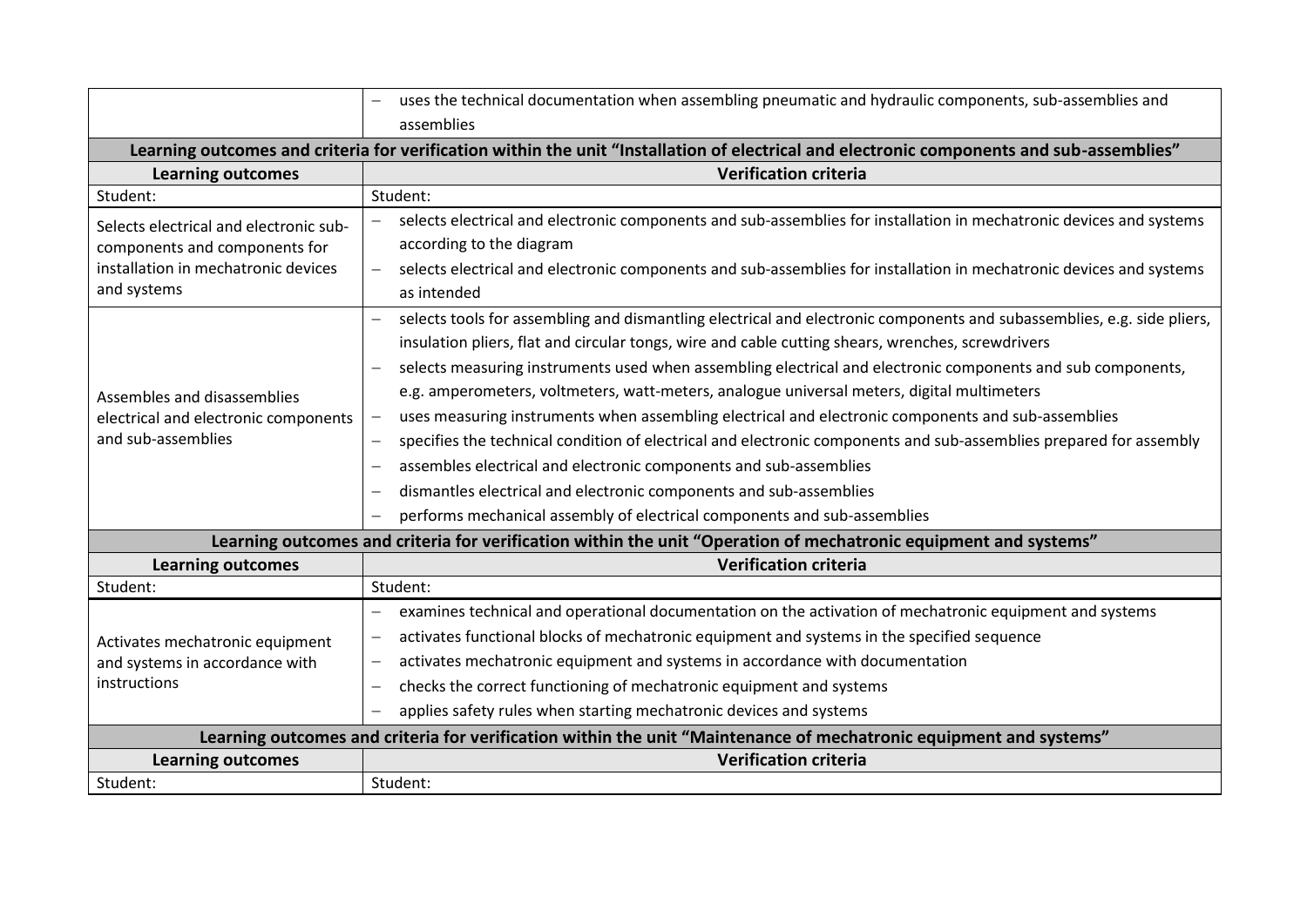| Performs maintenance work on<br>components, sub-assemblies and<br>assemblies of equipment and<br>mechatronic systems                                       | visually examines components, sub-assemblies and assemblies of equipment and mechatronic systems<br>chooses how to maintain mechatronic equipment and systems<br>carries out maintenance work on components, sub-assemblies and assemblies of equipment and mechatronic<br>systems<br>assesses the quality of the maintenance work carried out on components, sub-assemblies and assemblies of<br>equipment and mechatronic systems |  |  |  |
|------------------------------------------------------------------------------------------------------------------------------------------------------------|-------------------------------------------------------------------------------------------------------------------------------------------------------------------------------------------------------------------------------------------------------------------------------------------------------------------------------------------------------------------------------------------------------------------------------------|--|--|--|
|                                                                                                                                                            | draws up a record of the maintenance work carried out                                                                                                                                                                                                                                                                                                                                                                               |  |  |  |
| Learning outcomes and criteria for verification within the unit "Operating mechatronic equipment and systems"                                              |                                                                                                                                                                                                                                                                                                                                                                                                                                     |  |  |  |
| <b>Learning outcomes</b>                                                                                                                                   | <b>Verification criteria</b>                                                                                                                                                                                                                                                                                                                                                                                                        |  |  |  |
| Student:                                                                                                                                                   | Student:                                                                                                                                                                                                                                                                                                                                                                                                                            |  |  |  |
| Applies the operating rules to<br>mechatronic equipment and systems                                                                                        | operates mechatronic equipment and systems<br>complies with the rules governing operating mechatronic equipment and systems<br>operates mechatronic equipment and systems                                                                                                                                                                                                                                                           |  |  |  |
| Sets process parameters in<br>mechatronic equipment and systems                                                                                            | changes the setting of the components of the adjustment systems<br>sets process parameters in mechatronic devices<br>fixes the characteristics of mechatronic devices over the communication network                                                                                                                                                                                                                                |  |  |  |
| Learning outcomes and criteria for verification within the unit "Development of technical documentation of mechatronic equipment and<br>systems"           |                                                                                                                                                                                                                                                                                                                                                                                                                                     |  |  |  |
| <b>Learning outcomes</b>                                                                                                                                   | <b>Verification criteria</b>                                                                                                                                                                                                                                                                                                                                                                                                        |  |  |  |
| Student:                                                                                                                                                   | Student:                                                                                                                                                                                                                                                                                                                                                                                                                            |  |  |  |
| Prepares technical documentation<br>for mechatronic equipment and<br>systems using computer programs to<br>assist in the design and manufacture<br>of CADs | distinguishes computer programs supporting CAD design and production<br>uses computer programs to support CAD design and production<br>establish technical documentation for mechatronic equipment and systems using computer programs supporting the<br>design and production of CADs                                                                                                                                              |  |  |  |
| Compiles documentation for the<br>assembly, dismantling and operating<br>mechatronic equipment and systems                                                 | creates documentation for assembly and dismantling of mechatronic equipment and systems<br>draws up instructions for the use of mechatronic equipment and systems<br>draws up instructions for the maintenance of mechatronic equipment and systems                                                                                                                                                                                 |  |  |  |

**Learning outcomes and criteria for verification within the unit 'Basics for programming of mechatronic equipment and systems'**